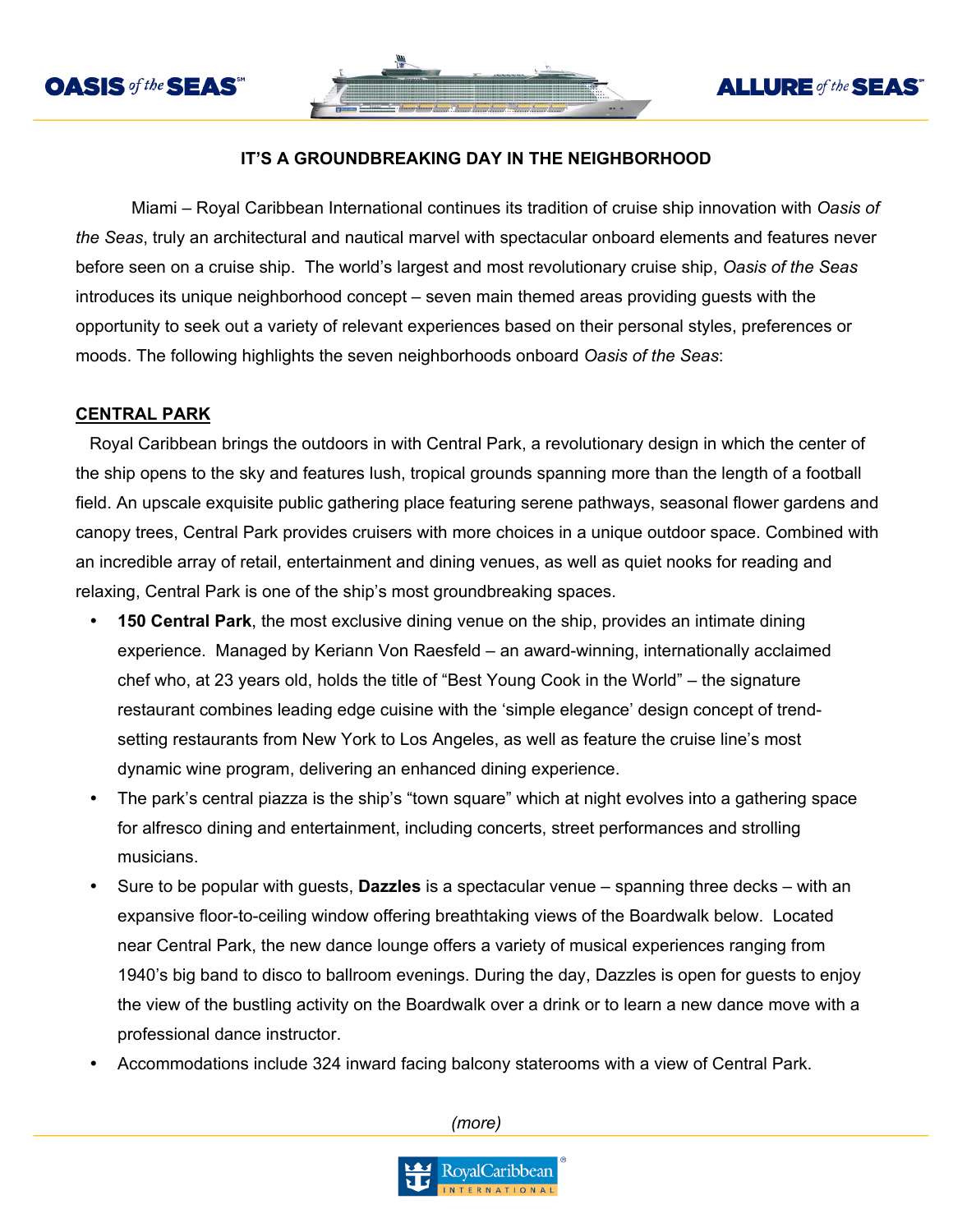### **CENTRAL PARK (CON'T)**

Additional features of Central Park:

- Three retail outlets including:
	- $\circ$  Coach the brand's largest store at sea
- Six restaurants/bars:
	- o 150 Central Park
	- o Chops Grille
	- o Giovanni's Table
- o Art Actually @Parkside Gallery
- $\circ$  Picture This portrait studio
- o Park Café
- o Vintages
- o Trellis Bar

### **BOARDWALK**

This breathtaking neighborhood was inspired by both the seaside piers that dot the coast of England and the nostalgic boardwalks of yesteryear such as Coney Island. Boardwalk is an area for the entire family to enjoy together, whether young or just young at heart. The elements of the Boardwalk are a dynamic way to engage families in classic fun with a colorful original carousel as well as casual eateries, retail outlets and carnival games. Signature elements of the Boardwalk include:

- A remarkable outdoor venue at the stern of *Oasis of the Seas* with a backdrop of the ocean across the horizon, **AquaTheater** is an amphitheater-style space celebrating water with a full-spectrum of day and night options, serving as a pool by day and a dazzling ocean front theater with water and light shows, and professional aquatic acrobatic and synchronized swimming performances by night. The first of its kind and the most technologically-advanced area of the ship, AquaTheater is a complete sensory experience that plays on the element of surprise, as the latest technology and design features amaze audience members.
- The centerpiece of Boardwalk is a one-of-a-kind carousel the only carousel at sea. Handcrafted from poplar wood especially for Royal Caribbean, the full-sized, traditional carousel feature 18 figures suspended from stainless steel poles showcasing a time-honored menagerie of animals such as zebras, giraffes and lions, alongside a variety of hand-painted horses including a princess horse and a crowned frog prince. The lead horse, customarily the fanciest horse of the carousel, is adorned with Royal Caribbean logos, while a single chariot serves as a stationary seat for two. The frame of the carousel has a red and golden yellow facade, turn-of-the-century artwork scenery panels, and LED lights that twinkle during the day and night.
- Two signature rock-climbing walls flank the AquaTheater, providing a more unique experience with multiple climbing routes. Each rock wall measures 43 feet tall.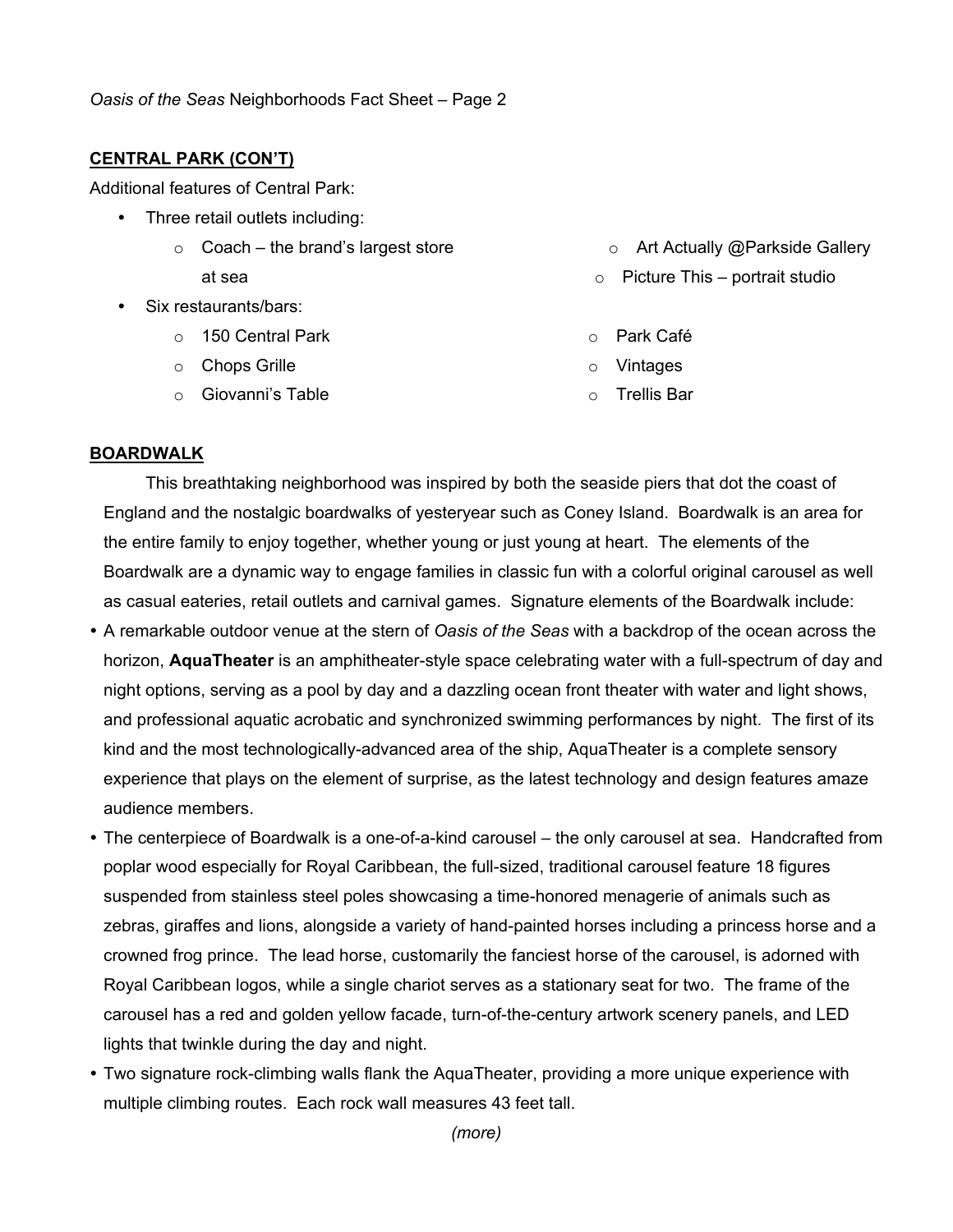and eight Boardwalk view window staterooms.

o Pets at Sea

Additional features of Boardwalk:

**BOARDWALK (CON'T)**

 $\circ$  Smile – novelty photo shop

*Oasis of the Seas* Neighborhoods Fact Sheet – Page 3

- $\circ$  Candy Beach specialty candy store
- Five restaurants/bars:
	- o Johnny Rockets
	- o Ice Cream Parlor
	- o Boardwalk Donut Shop
- $\circ$  Star Pier teen retail
- o Pinwheels children's retail
- o Carousel Cart
- o Seafood Shack
- o The Boardwalk Bar

#### **ROYAL PROMENADE**

A natural but significant evolution of the line's signature Royal Promenade featured on the cruise line's Voyager- and Freedom-class ships, the new design found on *Oasis of the Seas* allows guests to have a physical connection with the neighborhood above – Central Park – as natural light cascades down from the sky. Giant glass-arched skylights, the Crystal Canopies, form a sculptured roof that looks up into Central Park and the sky beyond.

Accommodations include six AquaTheater Suites, 221 Boardwalk view balcony staterooms,

- The Rising Tide Bar the world's first moving bar at sea is an engineering feat that spans three decks and allows cruisers to enjoy a cocktail as they slowly move between Central Park on deck eight and the Royal Promenade on deck five.
- Suspended above the Globe and Atlas Pub, the Atlas Bridge unfurls on hinged hydraulics to create a spectacular, surprise element for guests. The giant copper globe, incorporated into the pub's facade, "cracks open" as part of its unique construction and extends over the Promenade as a bridge platform serving as a focal point of the Royal Promenade. The bridge is approximately 10 feet above ground and adjacent to the entertainment area for performances.
- Located towards the aft of the Royal Promenade, a mezzanine level allows for sweeping views of the Promenade and features the cruise line's Schooner Bar and Adventures with Royal Caribbean International – the location of the future cruise sales desk.
- The forward mezzanine features the Diamond Club, the line's loyalty member club.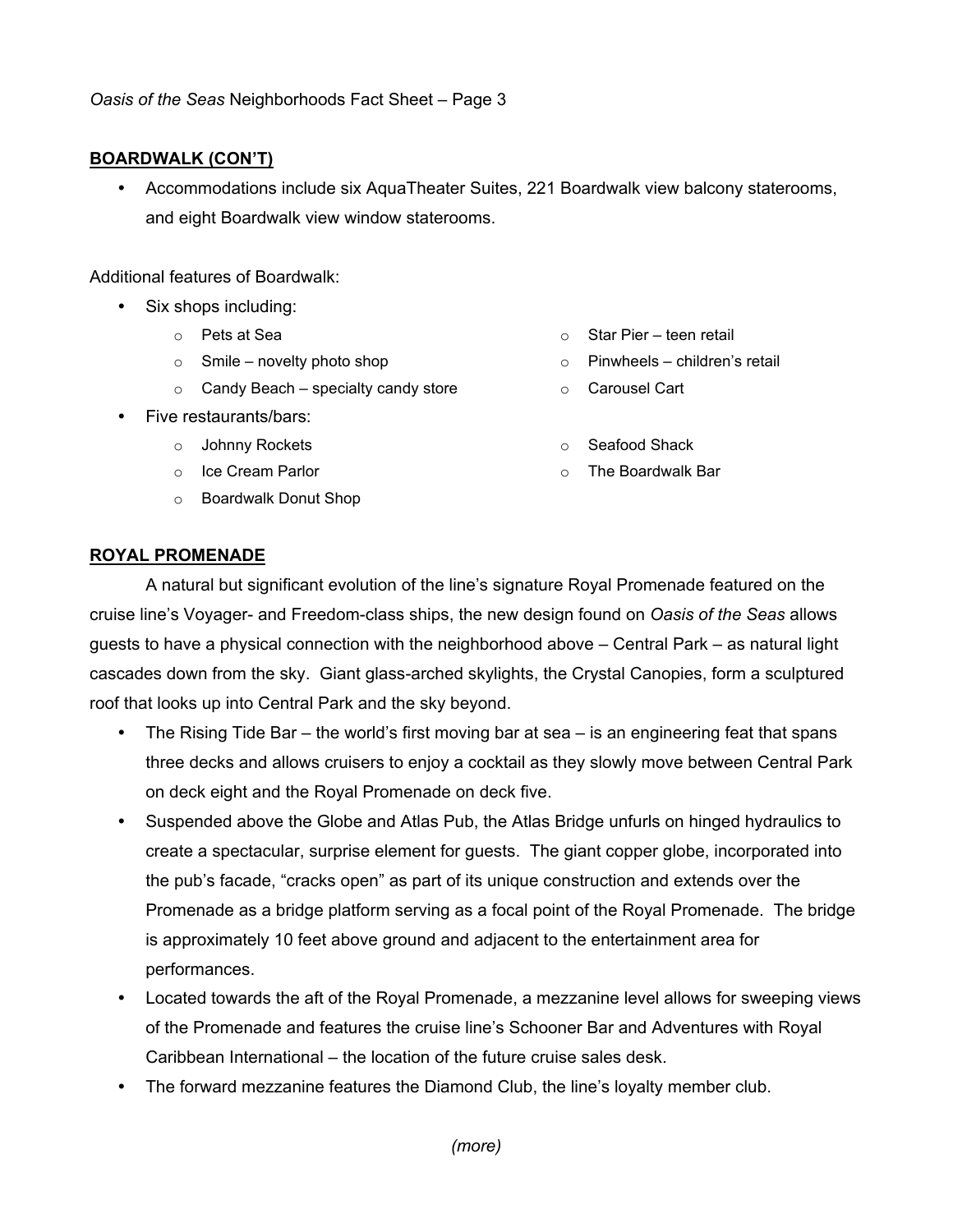## **ROYAL PROMENADE (CON'T)**

- For the first time on a Royal Caribbean ship, the Royal Promenade serves as the entry point for all guests embarking on *Oasis of the Seas,* rather than the traditional lower decks. A vast tree sculpture by international artists Carlos Betancourt and Alberto LaTorre serves as an impressive welcoming landmark.
- Accommodations include 18 Promenade View Staterooms.

Additional features of Royal Promenade:

- Eight retail outlets including:
	- o Focus Photo Shop cameras and camera equipment and accessories
	- o Focus Photo Gallery guest pictures
	- $\circ$  Regalia fine jewelry and gifts
	- o Solera perfume and cosmetic shop
- Nine restaurants/bars:
	- o Sorrento's Pizzeria
	- o Mondo Café
	- o Café Promenade signature café
	- o Schooner Bar
	- o On Air Club Karaoke bar
- o Prince & Greene boutique style fashions
- o The Shop logo and souvenir shop
- o Willow accessories shop
- o Port Merchants liquors and sundries
	- $\circ$  Boleros Latin dance club
	- o Rising Tide
	- o Globe and Atlas Pub
	- o Champagne Bar

#### **POOL AND SPORTS ZONE**

Stretching the length of the ship, the Pool and Sports Zone is an ample playground for guests of all ages, featuring four unique types of pools, and two FlowRider surf simulators – each larger than the single FlowRider introduced on the line's Freedom-class ships – plus amazing views of Boardwalk and Central Park below.

- A thrilling new feature, the first zip line at sea takes guests on a exhilarating ride across an open-air atrium suspended nine decks high above Boardwalk – a distance of more than 82 feet (25 meters).
- The first Beach Pool at sea has a sloped entry where guests are able to wade into the water or relax in colorful beach chairs under an umbrella as the water rolls gently beneath. Two whirlpools flank either side of the "beach" for guests who prefer warmer waters.
- The Main Pool with two side-by-side whirlpools is ideal for rest and relaxation in the sun. Now surrounded by more sun loungers than any other ship afloat, the pool is the perfect spot to catch some sun.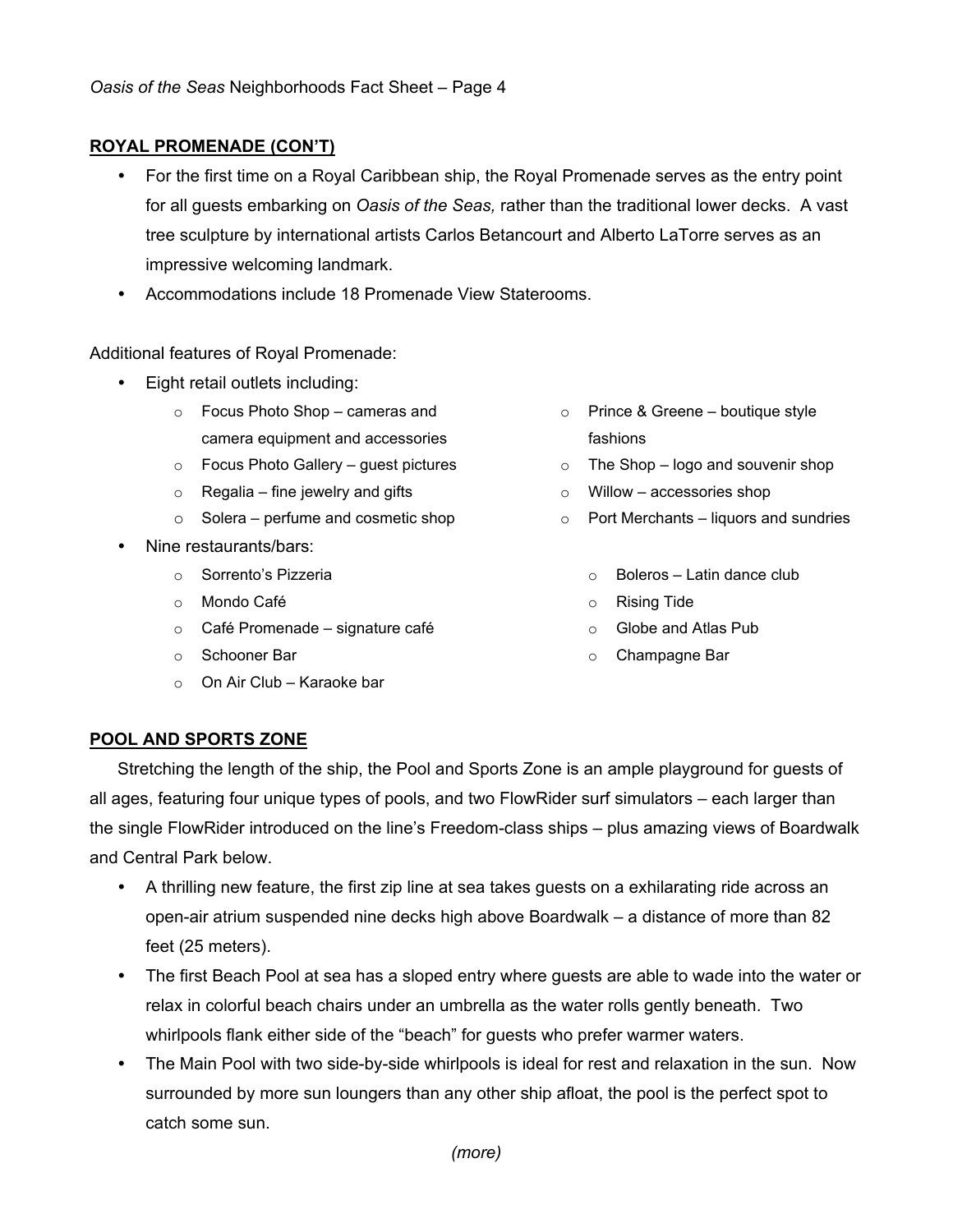## *Oasis of the Seas* Neighborhoods Fact Sheet – Page 5

- Families looking for fun in the sun can easily spot Royal Caribbean's signature H2O Zone, marked by a giant octopus with its slides and water-spraying tentacles, flanked by fellow water-spouting ocean creatures. Separate wading and current pools, as well as a dedicated infant and toddler pool, is set in the interactive aquatic playground and surrounded by adult and child-sized lounge chairs.
- The more competitive set can find haven in the Sports Pool, where afternoon water team sports include basketball, badminton and water polo, while morning hours will be dedicated to lap swimming.
- Boasting a redefined layout, the adults-only Solarium features a two-deck high, glass-paneled enclave designed with seating on various "islands" surrounded by water, providing guests with the sensation of floating on air. The open-air Solarium offers a tranquil swimming pool, two serene whirlpools, and four cantilevered whirlpools suspended 136 feet above the ocean. The mezzanine level overlooks the pool deck below, offering additional chaise lounges and seating.
- The new Solarium Bistro offers healthful casual fare during the day, and transform into a romantic and intimate setting for specialty dining and dancing under the stars in the evenings. It is also the perfect venue for a unique late night dance club experience – Club 20 – made popular on the line's Freedom-class ships.
- The Sports Deck also boasts new innovations, including two of the popular FlowRider surf simulators, flanking either side of the elevated back deck. Royal Caribbean favorites such as the nine-hole miniature golf course, *Oasis* Dunes, challenges golfers of different abilities, and the Sports Court allows for friendly games of basketball, volleyball and soccer.

Additional features of the Pool and Sports Zone:

- Two retail outlets including:
	- o Sea Trek
	- o Breeze
- Ten restaurants/bars:
	- o Wipe Out Café
	- o Windjammer Café
	- o Izumi Asian Cafe
	- o Solarium Bistro
	- o Solarium Bar
- o Wipe Out Bar
- o Pool Bar
- o Sand Bar
- o Sky Bar
- Mast Bar

*(more)*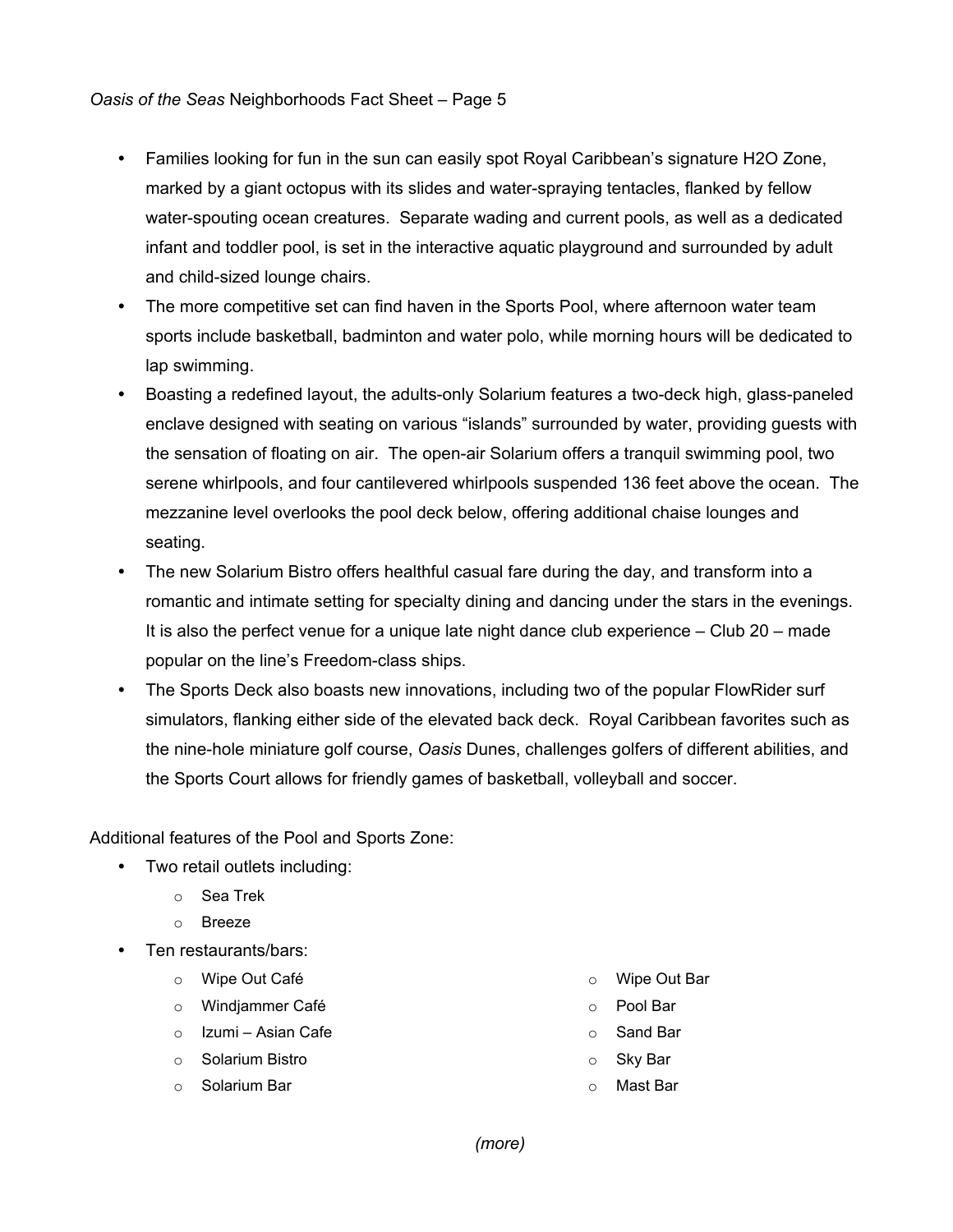# **VITALITY AT SEA SPA AND FITNESS CENTER**

Created as the crown jewel of the cruise line's Vitality program, the Vitality at Sea Spa and Fitness neighborhood encompasses various amenities that support healthy lifestyles and cater to complete body wellness. Here guests can sooth mind, body and soul through the most advanced spa and anti-aging therapies, the latest fitness equipment and healthy dining options.

- The new Vitality at Sea Spa includes a Thermal Suite, featuring heated tile loungers, saunas and steam rooms; 29 treatment rooms including three couples massage suites and seven individual treatment rooms – the largest collection at sea.
- As a precursor to any treatment, guests are encouraged to begin the spa experience by unwinding in the calming relaxation rooms.
- Kids and teens have a dedicated spa of their own, YSPA, in which to enjoy specially catered services.
- The Fitness Center offers vacationers a plentiful and varied selection including 158 exercise machines including the latest cardio and resistance equipment for working out alone or for joining one of the several classes, including spinning, kickboxing, Pilates and yoga.

Additional features of the Vitality at Sea Spa and Fitness Center:

- o Vitality Cafe
- o Spa Retail

## **ENTERTAINMENT PLACE**

Entertainment Place is the life of the ship after dark. This contemporary nightclub district introduces new signature after-dark spaces in more intimate venues, delivering a variety of entertainment each night and providing guests the opportunity to customize their evening experiences.

- Inspired by prohibition-era Chicago, Jazz on 4, provides an intimate experience as guests enjoy soulful Jazz & Blue rhythms.
- Those in need of a good belly laugh will be drawn to Comedy Live, the comedy club where headline acts interact with the audience to provide engaging and customized performances each evening.
- Blaze, with its dramatic entrance of doors 'burning' with hot flames and a 'charred' threshold, delivers the quintessential nightclub experience where guests can dance the night away to pulsating music in a hip and trendy atmosphere.

Additional features of Entertainment Place:

- o Casino Royale
- o Opal Theatre
- o Hall of Odds

*(more)*

*Oasis of the Seas* Neighborhoods Fact Sheet – Page 7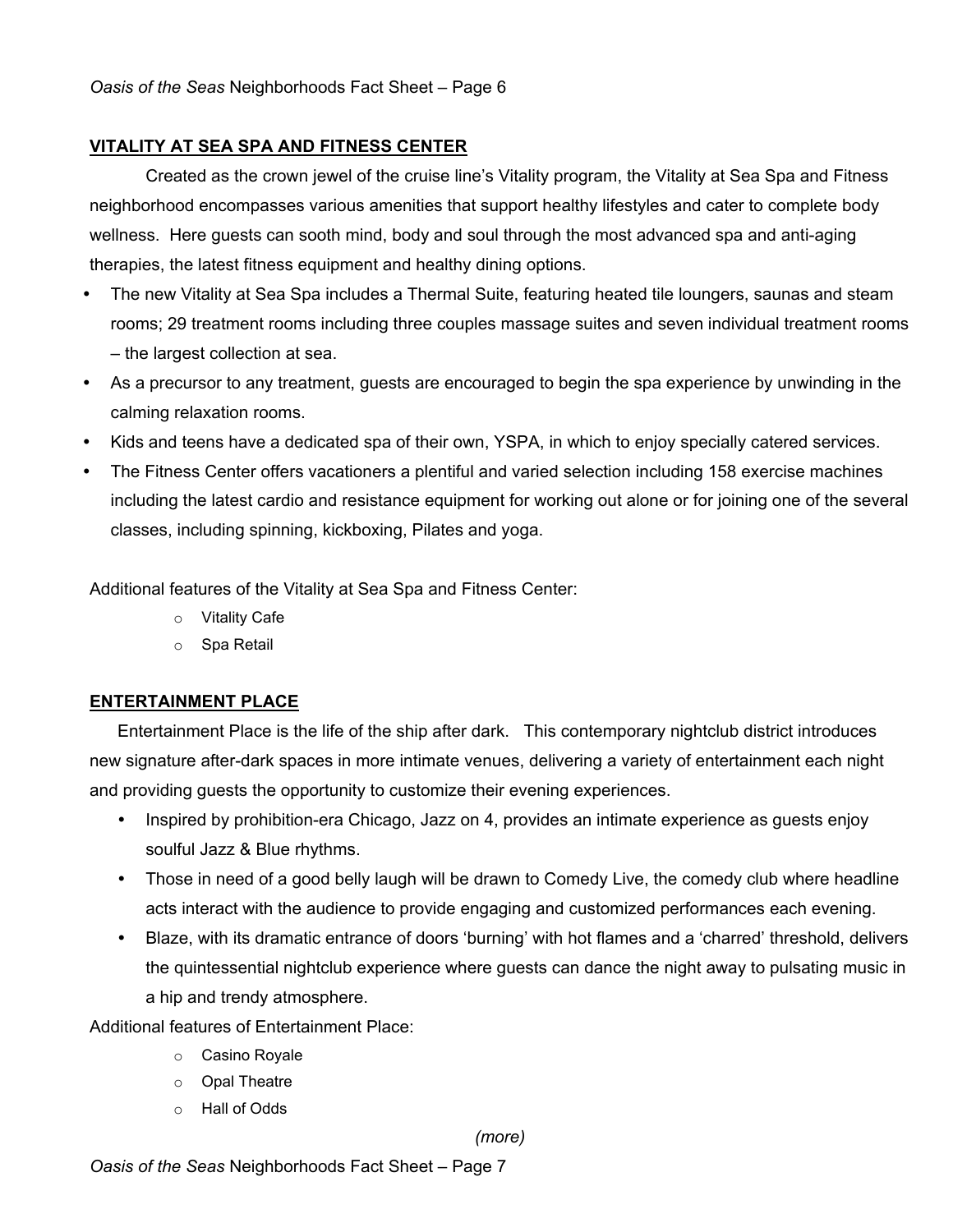## **YOUTH ZONE**

A haven for children and teens, this home to the award-winning Adventure Ocean youth program features more space and a wealth of kid- and teen-friendly adventures than ever seen on a cruise ship. The Youth Zone covers an expansive area of more than 28,700 sq. ft. (2,669 sq. meters).

- Kids Avenue, the central boulevard in Youth Zone, guides children through the dedicated Adventure Ocean spaces and various themed play areas.
- Royal Babies and Tots is the cruise line's first nursery for infants and toddlers (six months or older). This colorful space serves as a fully-staffed nursery where children can be left in the care of Royal Caribbean's trained professionals, as well as be the venue for various playgroups created by Fisher-Price and Crayola for babies and tots. Open daily, the nursery offers parents childcare drop-off options in the daytime and evening, carefully maintaining an optimum staff to child ratio.
- *Oasis of the Seas* introduces exciting new common play areas, including the **Workshop**, where families can learn scrapbooking skills or create personalized jewelry; **Imagination Studio** where children can explore the world of color and imagination through Adventure Art by Crayola; a fully-equipped lab for **Adventure Science Lab**, where Einsteins-in-the-making can expand their knowledge; **Play**, a circular area where children can rollick and participate in a variety of sports and games; and **Adventure Ocean Theater**, the first-ever children's theater at sea.
- Adventure Ocean program age groups each have its own dedicated space: Royal Babies and Tots, ages six months to two years; Aquanauts, ages 3 to 5; Explorers, ages 6 to 8; and Voyagers, ages 9 to 11.
- Longtime favorite Royal Caribbean teen-only spaces, Fuel disco and The Living Room, return aboard *Oasis of the Seas,* only larger and more state-of-the-art, and now located one deck above the Adventure Ocean areas. A spacious outdoor deck adjacent to these venues gives teens the freedom and opportunity to find new friends while on their cruise vacation.

Additional features of the Youth Zone:

- o Kids Arcade
- o Challengers Arcade

 *Oasis of the Seas* is the largest and most revolutionary cruise ship in the world. An architectural marvel at sea, it spans 16 decks, encompasses 225,282 gross registered tons, carries 5,400 guests at double occupancy, and features 2,700 staterooms. *Oasis of the Seas* is the first ship to tout the cruise line's new neighborhood concept of seven distinct themed areas, which includes Central Park, Boardwalk, the Royal Promenade, the Pool and Sports Zone, Vitality at Sea Spa and Fitness Center, Entertainment Place and Youth Zone. The ship sails weekly from her home port of Port Everglades in Fort Lauderdale, Fla. Additional information is available at www.OasisoftheSeas.com.